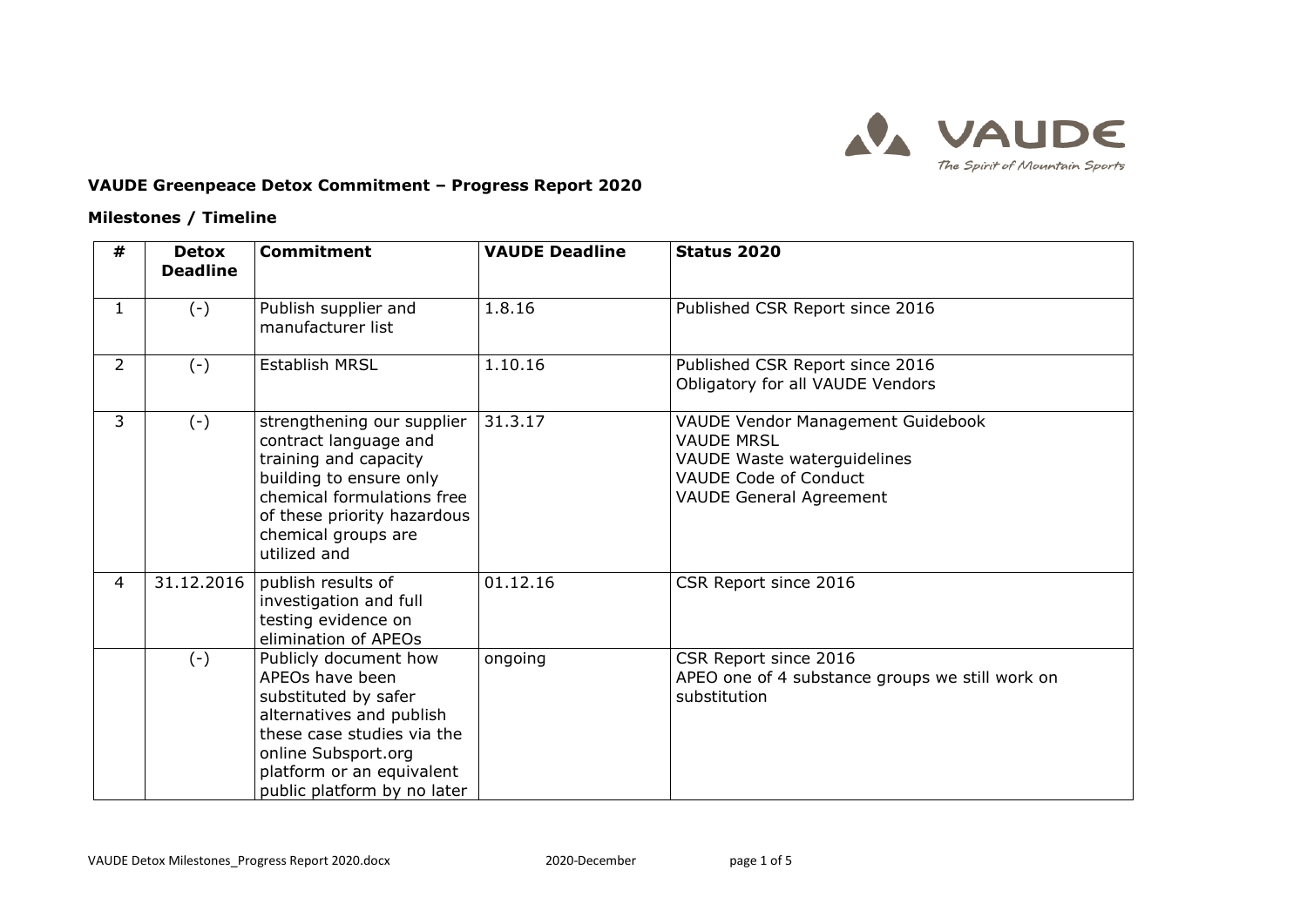|            | than 6 months after they<br>come to our attention.                                                                                                                                                                                                                                                                      |          |                                                                                                                                                            |
|------------|-------------------------------------------------------------------------------------------------------------------------------------------------------------------------------------------------------------------------------------------------------------------------------------------------------------------------|----------|------------------------------------------------------------------------------------------------------------------------------------------------------------|
| 15.02.2017 | publish full testing<br>evidence against our MRLS<br>of at least 80% of our<br>global wet process<br>facilities, by volume of<br>materials (main fabrics<br>and linings), disclose<br>discharge data on IPE or<br>equivalent                                                                                            | 31.12.16 | CSR Report 2017                                                                                                                                            |
| 15.02.2017 | publicly associate 100% of $ 31.01.2017$<br>our wet process suppliers<br>to our company, by<br>volume of materials (main<br>fabrics and linings) on IPE<br>or equivalent                                                                                                                                                |          | Not finished yet, our supply chain works with ZDHC<br>Gateway which is at the moment not public available, we<br>still work on a public available solution |
| 15.07.2017 | set clear intermediate<br>targets on the elimination<br>of hazardous chemicals<br>beyond 11 priority groups                                                                                                                                                                                                             | 31.12.16 | Established since 2016                                                                                                                                     |
| $(-)$      | publicly document how<br>each of the 9 priority<br>hazardous chemical groups<br>have been substituted by<br>safer alternatives and<br>publish these case studies<br>via the the online platform<br>subsport.org or an<br>equivalent public platform<br>by no later than 6 months<br>after it comes to our<br>attention. | ongoing  | CSR Reports since 2016                                                                                                                                     |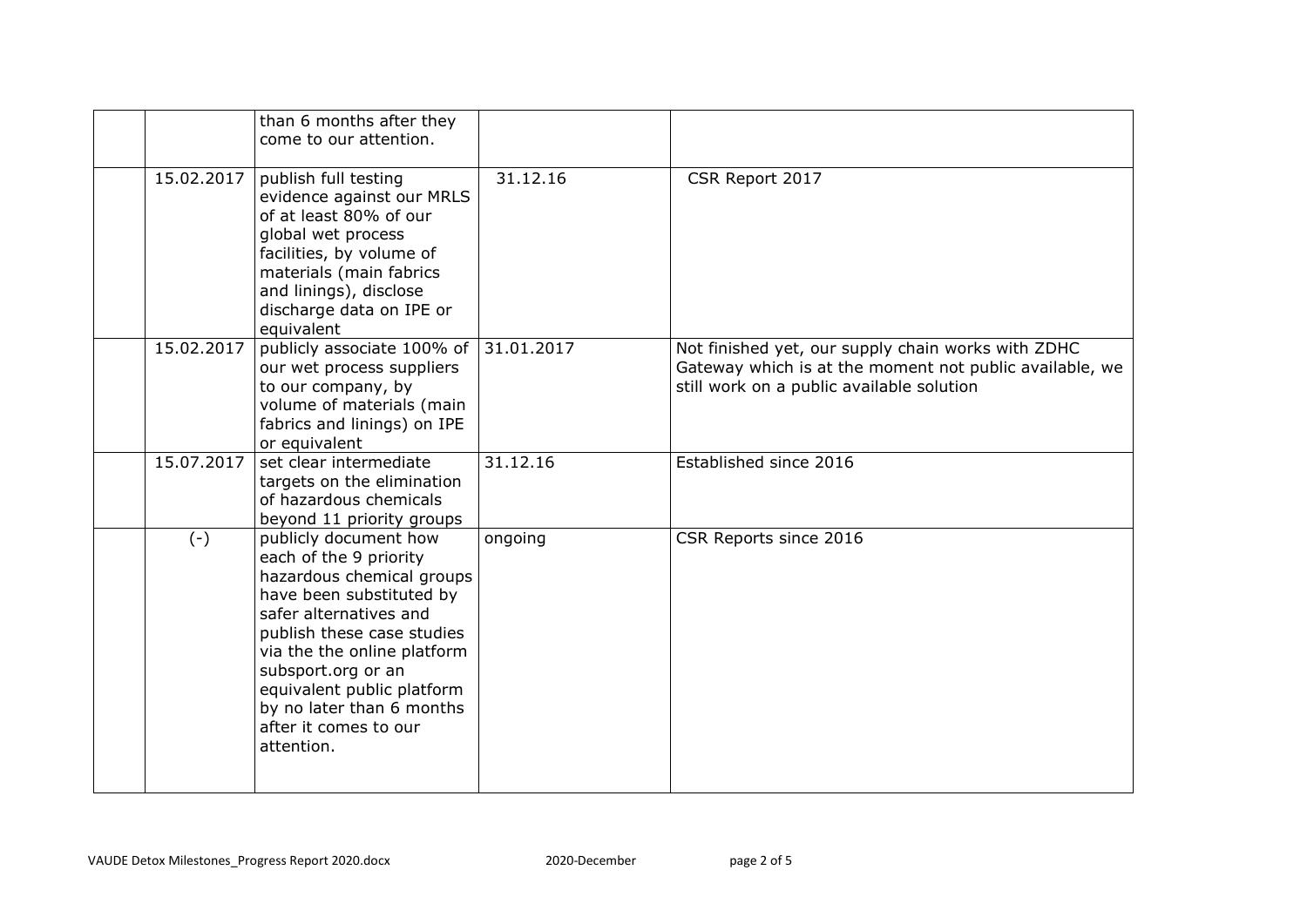| 31.12.2018 | eliminate all PFC from all<br>VAUDE products (winter<br>2018 collection, equipment<br>latest 2020)                              | 31.12.2018      | Appareal waterresistant since Su 2015, waterproof since<br>Su 2018*, Sleeping bags since Su2016,<br>Backpacks and Shoes since Su2020<br>*Only in Winter 20 collectionwe needed to use C6 in 2<br>styles, but we could manage to switch back to PFC-free<br>from S21 |
|------------|---------------------------------------------------------------------------------------------------------------------------------|-----------------|---------------------------------------------------------------------------------------------------------------------------------------------------------------------------------------------------------------------------------------------------------------------|
| 31.12.2018 | publish results of<br>investigation and full<br>testing evidence on<br>elimination of PFC                                       | 31.12.2018      | CSR Report since 2016                                                                                                                                                                                                                                               |
| 31.12.2018 | document how PFC have<br>successfully been<br>substituted by safe<br>alternatives                                               | 31.12.2018      | CSR Report ince 2016                                                                                                                                                                                                                                                |
| annually   | review and update MRSL                                                                                                          | ongoing         | ongoing                                                                                                                                                                                                                                                             |
|            | permanently report on any deviation<br>from the detox<br>commitment within 30<br>days                                           | ongoing         | ongoing                                                                                                                                                                                                                                                             |
| 01.01.2020 | zero discharge, reducing<br>and maintaining complete<br>supply chain priority<br>resource use                                   | 01.01.2020      | Ongoing<br>VAUDE Vendor Management, Vendor Clubs                                                                                                                                                                                                                    |
| 31.12.2017 | analyze economic value of<br>pre consumer waste/end<br>of life/returned products,<br>report on pre consumer<br>waste efficiency | GRI Report 2017 | Evaluation since 2018<br>Included in GreenShape 3.0 (Start S22 Collection)                                                                                                                                                                                          |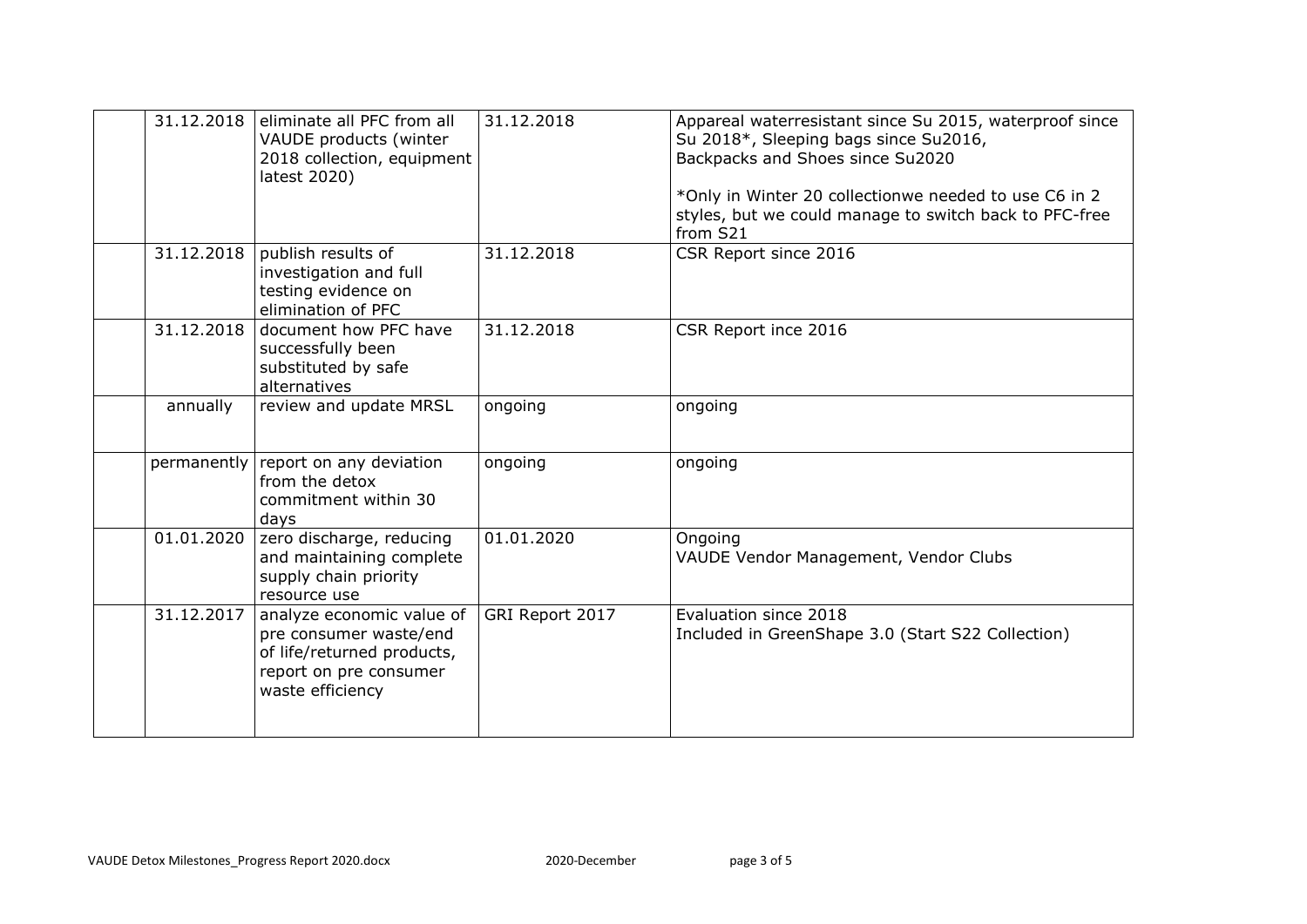| 31.12.2017 | promote and roll out<br>systems for re-collection of<br>used VAUDE products/take<br>back program for 100% of<br>sales points in Germany<br>plus at least one more<br>strategic market                                                                                                     | 30.10.2017           | Fairwertung<br>We are currently working on a Recommerce System to<br>re-collect and re-sale of 2 <sup>nd</sup> hand VAUDE products |
|------------|-------------------------------------------------------------------------------------------------------------------------------------------------------------------------------------------------------------------------------------------------------------------------------------------|----------------------|------------------------------------------------------------------------------------------------------------------------------------|
| 31.12.2017 | initiate or expand 2 global<br>new ownership systems<br>such as lending, sharing,<br>renting, 2nd hand<br>platforms, upcycling,<br>recycling, repurposing                                                                                                                                 | 30.11.16<br>$\omega$ | iRentit<br>$\overline{a}$<br>iFixit<br>eBay 2 <sup>nd</sup> Use Platform Upcycling Platform                                        |
| 31.12.17   | implement a Responsible<br>Design and Living policy<br>and system                                                                                                                                                                                                                         | 2017                 | VAUDE Design Language since 2017, published 2019                                                                                   |
| 31.12.17   | Implement a product<br>design policy which<br>promotes and incentivates<br>circular design thinking<br>and product development                                                                                                                                                            | 2017                 | VAUDE Design Language since 2017, published 2019                                                                                   |
| 31.12.2018 | Develop and publish a<br>consumer facing use, care<br>& repair guide providing<br>best practice information<br>on how to prolong the<br>product's life span,<br>including VAUDE<br>quarantees and after sales<br>services, covering 80 % of<br>the consumer claim<br>reasons by end 2018. | ongoing              | iFixit<br>$\overline{\phantom{a}}$<br>VAUDE.help<br>repairability index<br>cooperation repair cafés                                |